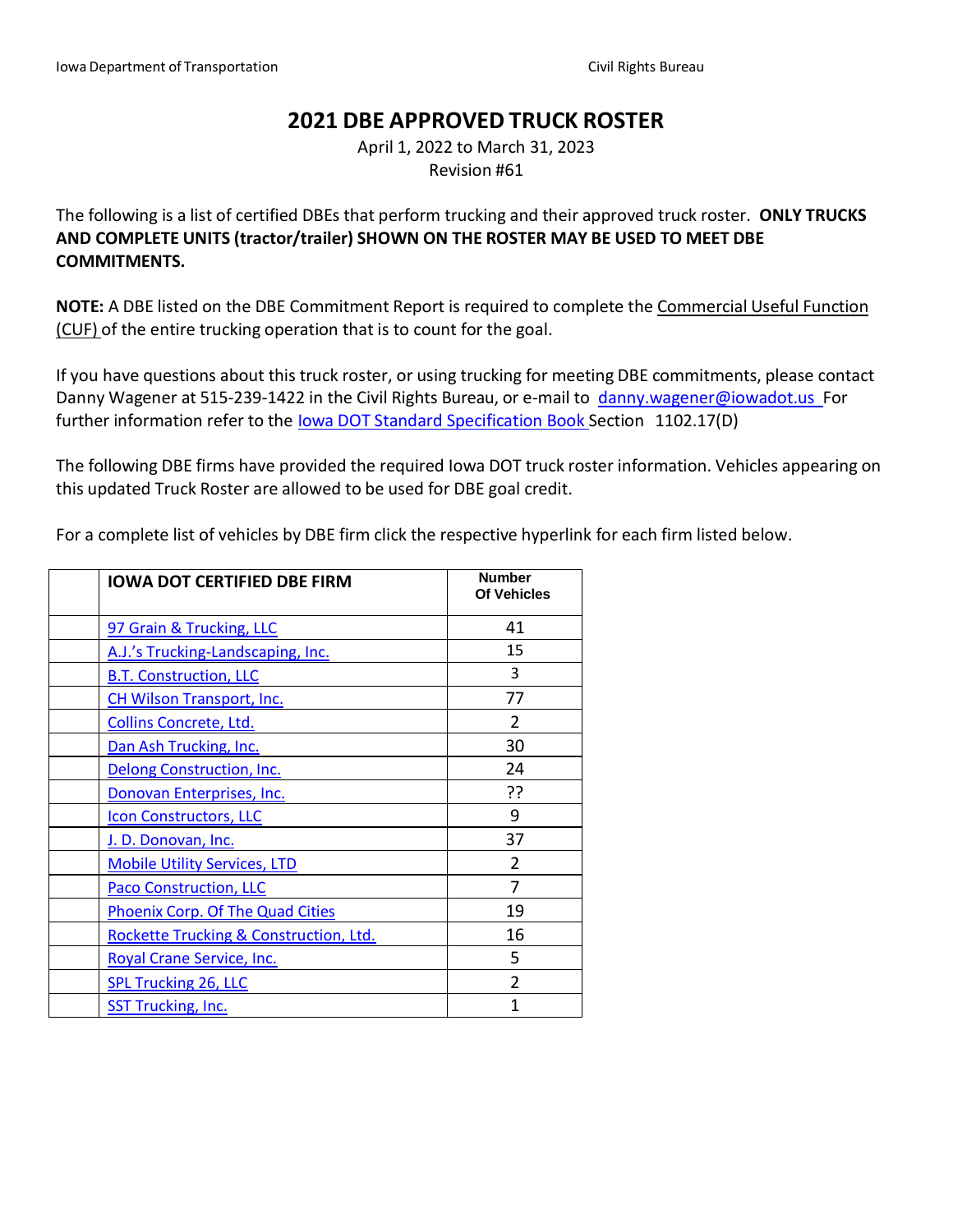# <span id="page-1-0"></span>**DBE FIRM: 97 GRAIN & [TRUCKING,](https://secure.iowadot.gov/DBE/Directory/Details/230?currentFilter=97%20Grain%20%26%20Trucking%2C%20LLC&currentType=firmName) LLC**

|                | Owner/Leased          | Plate #  | <b>Vehicle/Equ</b>      | Color(s)     | <b>VIN Number</b>   |
|----------------|-----------------------|----------|-------------------------|--------------|---------------------|
|                | 1 97 Grain & Trucking | P791604  | '01 Peterbilt 378       | Green        | 1XPFD09X01D558616   |
| $\overline{2}$ | 97 Grain & Trucking   | P888204  | '16 Freightliner        | White        | 3ALXFBCG5GDGR5649   |
| 3              | 97 Grain & Trucking   | P988928  | '13 Kenworth            | White        | 1NKALP9X7DJ348400   |
| 4              | 97 Grain & Trucking   | P816469  | 12 Kenworth T800Black   |              | 1XKDDP9X1CJ301541   |
| 5              | 97 Grain & Trucking   | 625218ST | 20 Trinity Eagle        | <b>Black</b> | 1T9SC4221LB656281   |
| 6              | 97 Grain & Trucking   | P880253  | '14 Freightliner        | White        | 3ALXFB002EDFY9776   |
| 7              | 97 Grain & Trucking   | P831089  | '10 Kenworth            | Black/Red    | 1XKWD49X2AJ264598   |
| 8              | 97 Grain & Trucking   | P852884  | '05 International       | White        | 2HSCESBRX5C046688   |
| 9              | 97 Grain & Trucking   | P988928  | '10 Kenworth            | White        | 1XKWD49X7AJ268792   |
| 10             | 97 Grain & Trucking   | 462675ST | '79 East Dump           | Silver       | DS0693970           |
| 11             | 97 Grain & Trucking   | 554501ST | '16 Trinity Eagle       | Silver       | 1T9SC4222GB656070   |
| 12             | 97 Grain & Trucking   | 554547ST | '17 Trinity Eagle       | Silver       | 1T9SC4225HB656081   |
| 13             | 97 Grain & Trucking   | 554531ST | '98 Trail King          | Silver       | 1TKFA3924WG122009   |
| 14             | 97 Grain & Trucking   | P1031747 | '13 Kenworth            | White        | 1XKADP8X1DJ349336   |
| 15             | 97 Grain & Trucking   | 462673ST | '09 Trinity Eagle       | Silver       | 1TSC42219B656001    |
| 16             | 97 Grain & Trucking   | 686193ST | '19 Coras               | <b>Black</b> | 4C9C5D325KS071309   |
| 17             | 97 Grain & Trucking   | 632269ST | '16 Mate End            | <b>Black</b> | 1M9A38424GH036997   |
| 18             | 97 Grain & Trucking   | 625207ST | '18 Coras               | <b>Black</b> | 4C9C5D326JS072144   |
| 19             | 97 Grain & Trucking   | 625208ST | '18 Coras               | <b>Black</b> | 4C9C5D328JS072145   |
| 20             | 97 Grain & Trucking   | 625209ST | '18 Coras               | Grey         | 4C9C5D32XJS072146   |
| 21             | 97 Grain & Trucking   | 572872ST | '16 Trailstar           | Silver       | 4T9FC39BXG1110400   |
| 22             | 97 Grain & Trucking   | 625202ST | '12 Mac Dump            | Silver       | 5MADN4024CC020517   |
| 23             | 97 Grain & Trucking   | 293V313  | '21 Coras               | <b>Black</b> | 4C9C5D620MS071071   |
| 24             | 97 Grain & Trucking   | 632251   | '97 East Dump           | Silver       | 1E1D1L280VRJ21832   |
| 25             | 97 Grain & Trucking   | P1033617 | '21 Mack                | Charcoal     | 1M1AN4GY7MM020821   |
| 26             | 97 Grain & Trucking   | P1004380 | 20 Peterbilt            | Charcoal     | 1XPXDP9X7LD722833   |
| 27             | 97 Grain & Trucking   | 625219ST | 11 Trinity Eagle        | Silver       | 1T9SC4223BB656071   |
| 28             | 97 Grain & Trucking   | 572889ST | 14 Trinity Eagle        | Red          | 1T9SC4222EB656048   |
| 29             | 97 Grain & Trucking   | 611943ST | 17 Trinity Eagle        | <b>Black</b> | 1T9SC4220HB656182   |
| 30             | 97 Grain & Trucking   | 747040ST | '17 Trinity Eagle       | Silver       | 1T9SC4227HB656180   |
| 31             | 97 Grain & Trucking   | 814587   | '18 Trinity Eagle       | Silver       | 1T9SC4228JB656288   |
| 32             | 97 Grain & Trucking   | 829231ST | '22 Trinity Eagle       | Silver       | 1T9SC4220NB656193   |
| 33             | 97 Grain & Trucking   | 572895ST | '15 Trinity Eagle       | Silver       | 1T9SC4222FB656262   |
| 34             | 97 Grain & Trucking   | P1099587 | '20 Peterbilt           | Silver       | 1XPXD49X2LD641804   |
| 35             | 97 Grain & Trucking   | P1100561 | '20 Peterbilt           | Blue         | 1XPXDP9XXND778378   |
| 36             | 97 Grain & Trucking   | P1107868 | '20 Peterbilt           | Maroon       | 1XPXD49X9LD641802   |
| 37             | 97 Grain & Trucking   | P1031747 | '22 Peterbilt           | Grey         | 1XPXDP9XXND789932   |
| 38             | 97 Grain & Trucking   | P938906  | '12 Peterbilt           | Lavender     | 1XPWDP9X4CD161311   |
| 39             | 97 Grain & Trucking   | 1132352  | '22 Peterbilt           | Blue         | 1XPXDP9X6ND813692   |
| 40             | 97 Grain & Trucking   | P1035033 | 18 Kenworth T680 Brown' |              | 1XKYD49X9X9JJ202639 |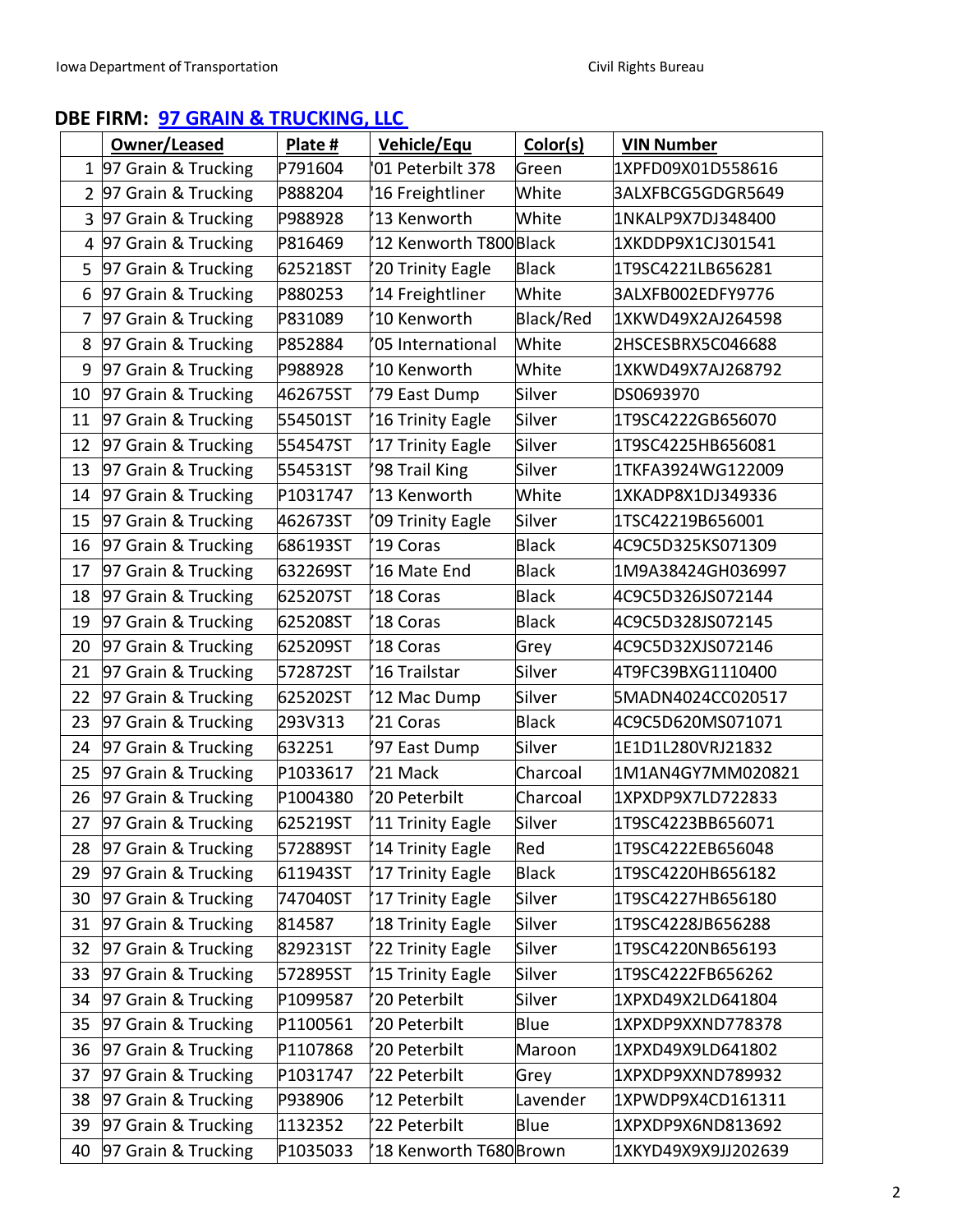| <b>Iowa Department of Transportation</b> |                        |  | Civil Rights Bureau                  |              |                   |
|------------------------------------------|------------------------|--|--------------------------------------|--------------|-------------------|
|                                          | 41 97 Grain & Trucking |  | $611921$ ST $\vert$ 17 Trinity Eagle | <b>Black</b> | 1T9SC4229HB656181 |

|                | Owner/Leased  | Plate #  | Vehicle/Equip           | Color(s)     | <b>VIN Number</b> |
|----------------|---------------|----------|-------------------------|--------------|-------------------|
| 1              | Leased        | P1059727 | '14 Peterbilt           | Green        | 1XPVDP9X1ED214416 |
| $\overline{2}$ | Leased        | P1059728 | '14 Peterbilt           | Green        | 1XPVDP9X3ED214367 |
| 3              | Leased        | P1017299 | '16 Peterbilt           | White/Red    | 1XPCDP9X5GD320703 |
| 4              | Leased        | P1017297 | '16 Peterbilt           | White/Red    | 1XPCDP9X2GD320707 |
| 5              | Leased        | P1017298 | '16 Peterbilt           | White/Red    | 1XPCDP9X4GD320711 |
| 6              | Leased        | 717643   | '98 Vantage Trlr.       | Silver       | 4EPAA3923NATA1908 |
| 7              | Leased        | 722904   | '02 East Genesis        | Silver       | 1E1F9U2863RG3245  |
| 8              | Leased        | 841357   | '04 Alumatech           | Silver       | 1E9EB39264L185066 |
| 9              | Leased        | 741358   | '04 Alumatech           | Silver       | 1E9EB3924L185042  |
| 10             | Leased        | 729440   | '20 Jet Side Dump Black |              | SJNSS4124LH000629 |
| 11             | AJ's Trucking | 689868   | '94 Red River           | White        | 1R9LB4236R1051172 |
| 12             | Leased        | 689860   | '93 Hillbilt            | White        | 1H9A3E3AP1015106  |
| 13             | Leased        | 689866   | '95 Hillbilt            | <b>Black</b> | 1H9A3E4A851015024 |
| 14             | Leased        | 689867   | '93 Hillbilt            | White        | 1H9A3E3A7P1015069 |
| 15             | Leased        | 689857   | '94 Hillbilt            | <b>Black</b> | 1H9A3E3A5R1015154 |

# <span id="page-2-0"></span>**DBE FIRM: AJ'S TRUCKING-LANDSCAPING, INC.**

## <span id="page-2-1"></span>**DBE FIRM: [B.T. CONSTRUCTION, LLC](#page-2-1)**

| Owner/Leased               | Plate #       | Vehicle/Equ              | Color(s) | <b>VIN Number</b> |
|----------------------------|---------------|--------------------------|----------|-------------------|
| 1   B.T. Construction, LLC | <b>LPR365</b> | '99 International        | Grav     | 1HSHCATR9XH599722 |
| 2   B.T. Construction, LLC | LPR366        | '02 Sterling LT9500 Blue |          | 2FZMAZAS52AK13071 |
| 3   B.T. Construction, LLC | LPR367        | '00 Peterbilt 330        | White    | 2NPNLD9X0YM524549 |

## **DBE FIRM: CH WILSON [TRANSPORT,](https://secure.iowadot.gov/DBE/Directory/Details/181?currentFilter=CH%20Wilson%20Transport%2C%20Inc.&currentType=firmName) INC.**

<span id="page-2-2"></span>

|              | Owner/Leased               | Plate #       | Vehicle/Equ | Color(s)         | <b>VIN Number</b> |
|--------------|----------------------------|---------------|-------------|------------------|-------------------|
| $\mathbf{1}$ | <b>CH Wilson Transport</b> | <b>VE5487</b> | '19 Mack    | Silver           | 1M1AN4GY4KM010860 |
| 2            | <b>CH Wilson Transport</b> | <b>VC9880</b> | '16 Mack    | Red              | 1M1AW07Y3GM010376 |
| 3            | <b>CH Wilson Transport</b> | <b>VE0990</b> | '18 Mack    | Purple           | 1M1AW07Y4JM088608 |
| 4            | <b>CH Wilson Transport</b> | VE0991        | '18 Mack    | Teal             | 1M1AW07Y2JM088610 |
| 5            | <b>CH Wilson Transport</b> | <b>VC077</b>  | '18 Mack    | Maroon           | 1M1AW07Y4JM088611 |
| 6            | <b>CH Wilson Transport</b> | <b>VC3530</b> | '18 Mack    | Yellow           | 1M1AW07Y7JM089316 |
| 7            | <b>CH Wilson Transport</b> | SB3340        | '14 Mack    | <b>Black</b>     | 1M1AW07Y7EM042843 |
| 8            | <b>CH Wilson Transport</b> | VA8106        | '15 Mack    | <b>Brnt Orng</b> | 1M1AW07Y6FM044889 |
| 9            | <b>CH Wilson Transport</b> | <b>VF0993</b> | '16 Mack    | Purple           | 1M1AW07Y0GM052374 |
| 10           | <b>CH Wilson Transport</b> | PY9602        | '16 Mack    | Maroon           | 1M1AW07Y2GM052375 |
| 11           | <b>CH Wilson Transport</b> | VB3447        | '15 Mack    | White            | 1M1AW21Y8FM049242 |
| 12           | <b>CH Wilson Transport</b> | <b>VB8183</b> | '15 Mack    | White            | 1M1AW21Y4FM049240 |
| 13           | <b>CH Wilson Transport</b> | <b>VB6826</b> | '16 Mack    | Plum             | 1M1AW07Y0GM010738 |
| 14           | <b>CH Wilson Transport</b> | PY9623        | '16 Mack    | Purple           | 1M1AW07Y2GM010739 |
| 15           | <b>CH Wilson Transport</b> | <b>VC8922</b> | '16 Mack    | Grey             | 1M1AW07Y9GM010740 |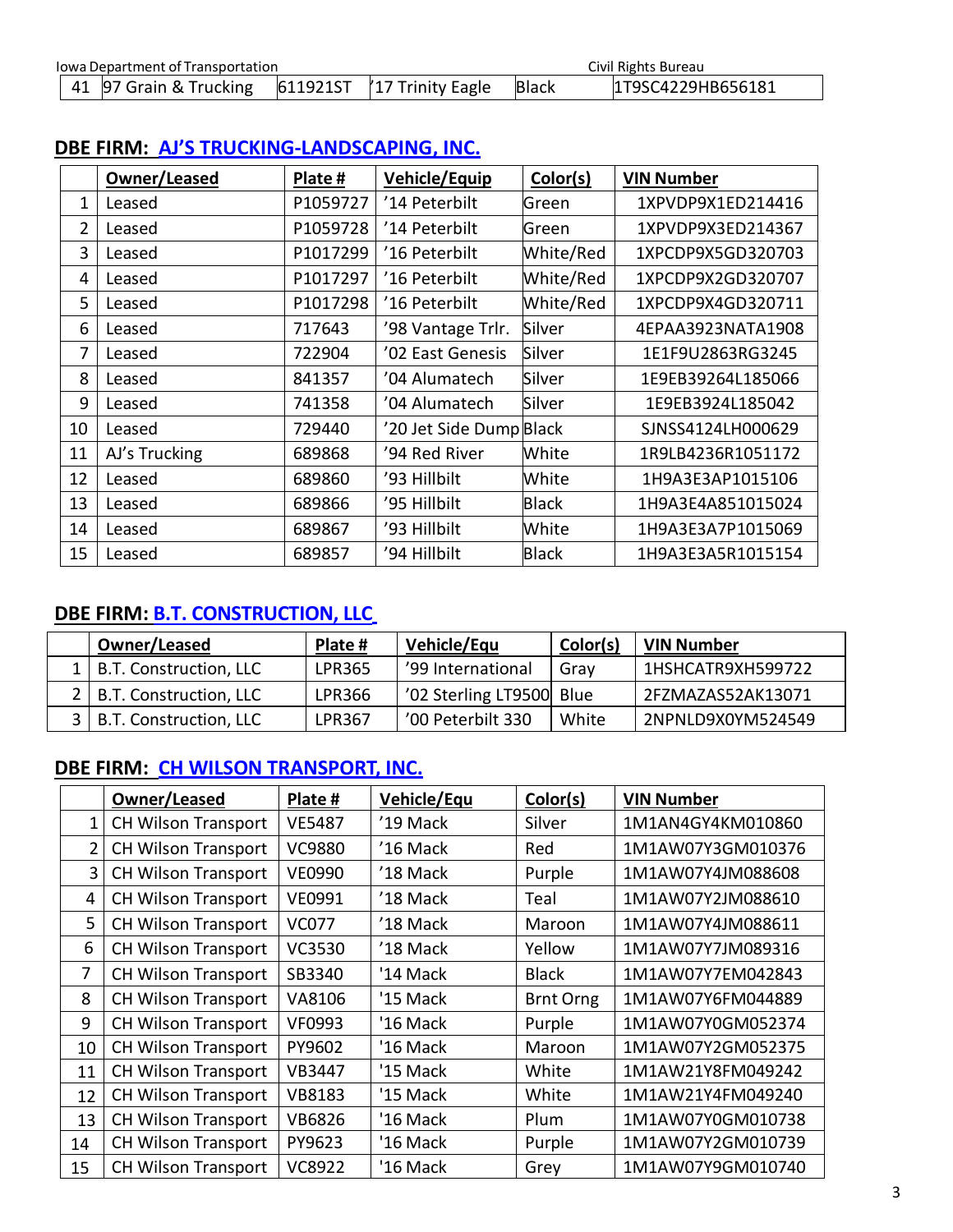| Iowa Department of Transportation<br>Civil Rights Bureau |                            |               |                    |              |                   |  |  |
|----------------------------------------------------------|----------------------------|---------------|--------------------|--------------|-------------------|--|--|
| 16                                                       | <b>CH Wilson Transport</b> | <b>VC7289</b> | '16 Mack           | Blue         | 1M1AW07Y0GM010741 |  |  |
| 17                                                       | <b>CH Wilson Transport</b> | SB2687        | '16 Mack           | Green        | 1M1AW07Y2GM010742 |  |  |
| 18                                                       | <b>CH Wilson Transport</b> | DD4852        | '00 Polar Trlr.    | Silver       | 1PMC14325Y2023509 |  |  |
| 19                                                       | <b>CH Wilson Transport</b> | DD4855        | '00 Polar Trlr.    | Silver       | 1PMC14325Y2023512 |  |  |
| 20                                                       | <b>CH Wilson Transport</b> | DD4856        | '00 Polar Trlr.    | Silver       | 1PMC14327Y2023513 |  |  |
| 21                                                       | <b>CH Wilson Transport</b> | DD4857        | '01 Polar Trlr.    | Silver       | 1PMC1422422024854 |  |  |
| 22                                                       | <b>CH Wilson Transport</b> | DD4858        | '01 Polar Trlr.    | Silver       | 1PMC1422322025428 |  |  |
| 23                                                       | <b>CH Wilson Transport</b> | DD4867        | '96 Barbell Trlr.  | Silver       | 4BUFFE189TB965787 |  |  |
| 24                                                       | <b>CH Wilson Transport</b> | DD4868        | '99 Polar Trlr.    | Silver       | 1PMC14228X2020989 |  |  |
| 25                                                       | <b>CH Wilson Transport</b> | DD4870        | '99 Polar Trlr.    | Silver       | 1PMC14224X2020990 |  |  |
| 26                                                       | <b>CH Wilson Transport</b> | DD4871        | '99 Polar Trlr.    | Silver       | 1PMC14226X2020991 |  |  |
| 27                                                       | <b>CH Wilson Transport</b> | DD4869        | '99 Etnyre Trlr.   | Silver       | 1E9T41419XE007164 |  |  |
| 28                                                       | <b>CH Wilson Transport</b> | DB6745        | '04 Polar Trlr.    | Silver       | 1PMA1432141027905 |  |  |
| 29                                                       | <b>CH Wilson Transport</b> | DB6746        | '09 Polar Trlr.    | Silver       | 1PMA1432191035705 |  |  |
| 30                                                       | <b>CH Wilson Transport</b> | SF8231        | '16 Mack           | Lt. Blue     | 1M1AW07Y7GM010381 |  |  |
| 31                                                       | <b>CH Wilson Transport</b> | <b>VE8054</b> | '16 Mack           | Lt. Blue     | 1M1AW07Y7GM010382 |  |  |
| 32                                                       | <b>CH Wilson Transport</b> | SH1014        | '16 Mack           | Lt. Blue     | 1M1AW07Y7GM010383 |  |  |
| 33                                                       | <b>CH Wilson Transport</b> | VB4697        | '16 Mack           | Lt. Blue     | 1M1AW07Y7GM010384 |  |  |
| 34                                                       | <b>CH Wilson Transport</b> | <b>VE7762</b> | '19 Mack           | Maroon       | 1M1AN4GY8KM010859 |  |  |
| 35                                                       | <b>CH Wilson Transport</b> | <b>VE7427</b> | '19 Mack           | Grey         | 1M1AN4GY6KM010861 |  |  |
| 36                                                       | <b>CH Wilson Transport</b> | FA4729        | '00 Polar Trlr.    | Silver       | 1PMA14325Y1023149 |  |  |
| 37                                                       | <b>CH Wilson Transport</b> | FA4730        | '01 Polar Trlr.    | Silver       | 1PMA1432811024043 |  |  |
| 38                                                       | <b>CH Wilson Transport</b> | FA4735        | '01 Polar Trlr.    | Silver       | 1PMA1432111024286 |  |  |
| 39                                                       | <b>CH Wilson Transport</b> | FA4734        | '01 Polar Trlr.    | Silver       | 1PMA1432811023975 |  |  |
| 40                                                       | <b>CH Wilson Transport</b> | 168513IL      | '00 Polar Trlr.    | Silver       | 1PMA14327Y1023797 |  |  |
| 41                                                       | <b>CH Wilson Transport</b> | FA4728        | '00 Polar Trlr.    | Silver       | 1PMA14323Y1023148 |  |  |
| 42                                                       | <b>CH Wilson Transport</b> | FA4736        | '01 Polar Trlr.    | Silver       | 1PMA1432311024290 |  |  |
| 43                                                       | <b>CH Wilson Transport</b> | FA4731        | '06 Polar Trlr.    | Silver       | 1PMA1432151030198 |  |  |
| 44                                                       | CH Wilson Transport        | FA7300        | '06 Polar Trlr.    | Silver       | 1PMA1432761030200 |  |  |
| 45                                                       | <b>CH Wilson Transport</b> | FA4732        | '06 Polar Trlr.    | Silver       | 1PMA1432961030201 |  |  |
| 46                                                       | <b>CH Wilson Transport</b> | FA4733        | '06 Polar Trlr.    | Silver       | 1PMA1432061030202 |  |  |
| 47                                                       | <b>CH Wilson Transport</b> | FJ6305        | '08 Polar Trlr.    | Silver       | 1PMA1432X81033448 |  |  |
| 48                                                       | <b>CH Wilson Transport</b> | FJ6306        | '08 Polar Trlr.    | Silver       | 1PMA1432181033449 |  |  |
| 49                                                       | <b>CH Wilson Transport</b> | FJ6308        | '08 Polar Trlr.    | Silver       | 1PMA1432X81033451 |  |  |
| 50                                                       | <b>CH Wilson Transport</b> | VB3450        | '16 Mack Truck     | Gray         | 1M1AW07Y6GM052864 |  |  |
| 51                                                       | <b>CH Wilson Transport</b> | <b>VB4688</b> | '16 Mack Truck     | Teal         | 1M1AW07Y5GM010377 |  |  |
| 52                                                       | <b>CH Wilson Transport</b> | SE2709        | '16 Mack Truck     | <b>Black</b> | 1M1AW07Y7GM010378 |  |  |
| 53                                                       | <b>CH Wilson Transport</b> | <b>VB3997</b> | '16 Mack Truck     | Gold         | 1M1AW07Y9GM010379 |  |  |
| 54                                                       | <b>CH Wilson Transport</b> | <b>VE1883</b> | '18 Mack Truck     | Blue         | 1M1AW07Y5JM089315 |  |  |
| 55                                                       | <b>CH Wilson Transport</b> | VC6685        | '18 Mack Truck     | Gray         | 1M1AW07Y3JM089314 |  |  |
| 56                                                       | <b>CH Wilson Transport</b> | VC3529        | '18 Mack Truck     | Lt. Green    | 1M1AW07Y0JM088606 |  |  |
| 57                                                       | <b>CH Wilson Transport</b> | VC1243        | '18 Mack Truck     | Orange       | 1M1AW07Y6JM088609 |  |  |
| 58                                                       | <b>CH Wilson Transport</b> | VA7123        | '18 Mack Truck     | Green        | 1M1AW07Y6JM088612 |  |  |
| 59                                                       | <b>CH Wilson Transport</b> | FH5583        | '94 Polar Trailer  | Silver       | 1PMA24321R1013104 |  |  |
| 60                                                       | CH Wilson Transport        | FJ0812        | '18 Etnyre Trailer | Silver       | 1E9T8261XJE007267 |  |  |
| 61                                                       | <b>CH Wilson Transport</b> | FJ0813        | '18 Etnyre Trailer | Silver       | 1E9T82620JE007268 |  |  |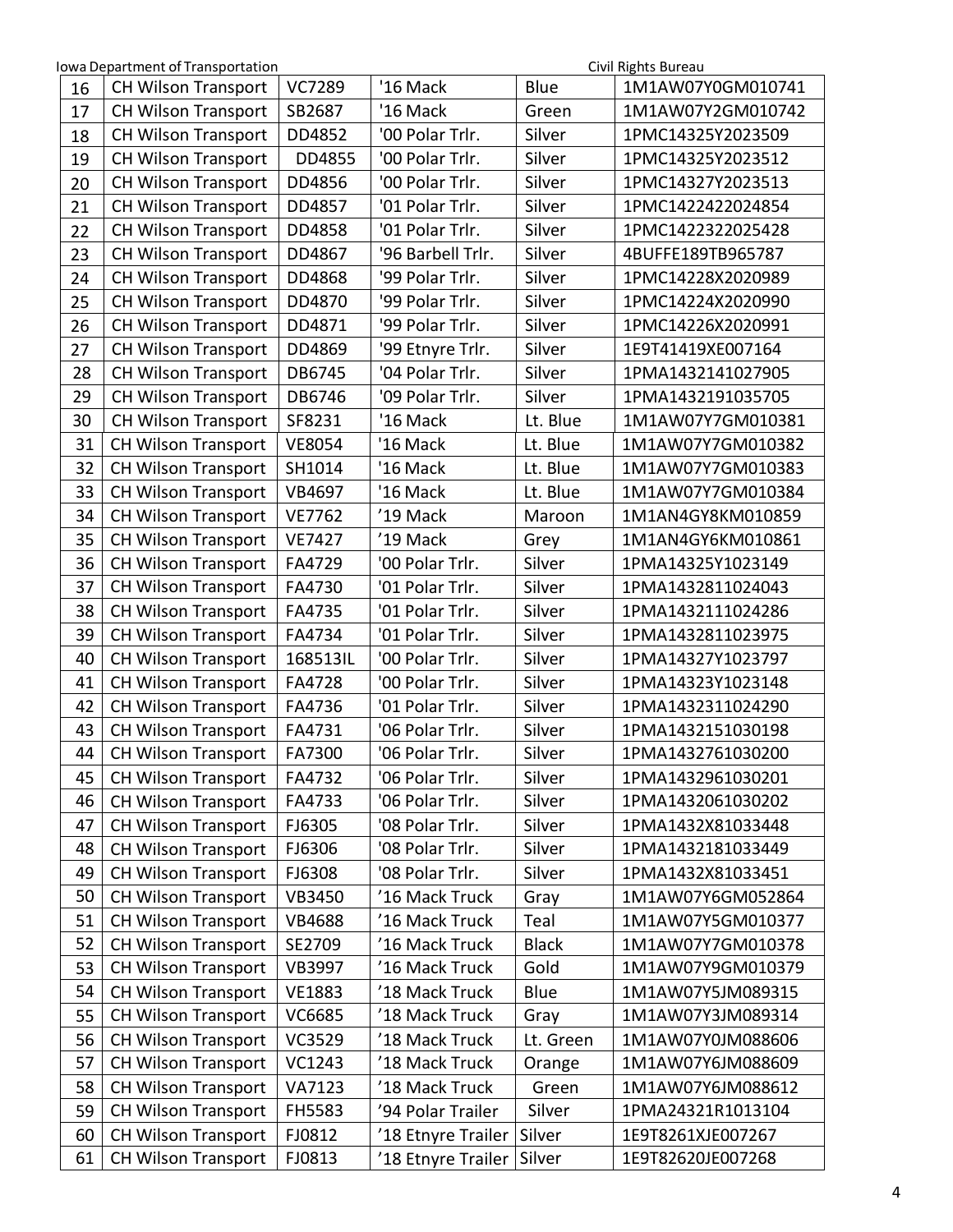|    | Iowa Department of Transportation |               | Civil Rights Bureau |        |                   |
|----|-----------------------------------|---------------|---------------------|--------|-------------------|
| 62 | <b>CH Wilson Transport</b>        | <b>VE5488</b> | '19 Mack            | Orange | 1M1AN4GYXKM010863 |
| 63 | <b>CH Wilson Transport</b>        | <b>VE8486</b> | '20 Mack            | Green  | 1M1AN4GYXLM010864 |
| 64 | <b>CH Wilson Transport</b>        | FB3221        | '13 Polar Trailer   | Silver | 1PMA1432D1042429  |
| 65 | <b>CH Wilson Transport</b>        | FB3222        | '13 Polar Trailer   | Silver | 1PMA14320D1042430 |
| 66 | <b>CH Wilson Transport</b>        | FB3223        | '13 Polar Trailer   | Silver | 1PMA14327D1042439 |
| 67 | <b>CH Wilson Transport</b>        | VA7087        | '20 Mack            | Gold   | 1M1AN4GY1LM010865 |
| 68 | <b>CH Wilson Transport</b>        | <b>VE8487</b> | '20 Mack            | Caymen | 1M1AN4GY3LM010866 |
| 69 | <b>CH Wilson Transport</b>        | FB3224        | '13 Polar Trailer   | Silver | 1PMA14323D1042440 |
| 70 | <b>CH Wilson Transport</b>        | FB3225        | '14 Polar Trailer   | Silver | 1PMA14329E1042623 |
| 71 | <b>CH Wilson Transport</b>        | FB3226        | '14 Polar Trailer   | Silver | 1PMA14320E1042624 |
| 72 | <b>CH Wilson Transport</b>        | FB3227        | '14 Polar Trailer   | Silver | 1PMA14322E1042625 |
| 73 | <b>CH Wilson Transport</b>        | FB3228        | '14 Polar Trailer   | Silver | 1PMA14324E1042626 |
| 74 | <b>CH Wilson Transport</b>        | FJ6307        | '08 Polar Trailer   | Silver | 1PMA1432881033450 |
| 75 | <b>CH Wilson Transport</b>        | DD4861        | '91 Polar Trailer   | Silver | 1PMA24320M1011045 |
| 76 | <b>CH Wilson Transport</b>        | VF1873        | '21 Mack            | Yellow | 1M1AN4GY4MM020257 |
| 77 | <b>CH Wilson Transport</b>        | <b>VF0498</b> | '21 Mack            | Orange | 1M1AN4GY6MM020258 |

# <span id="page-4-0"></span>**DBE FIRM: COLLINS CONCRETE, LTD.**

| Owner/Leased               | Plate # | Vehicle/Equip     | Color(s) | VIN Number        |
|----------------------------|---------|-------------------|----------|-------------------|
| 1   Collins Concrete, Ltd. | DE9969  | '92 Ford L9000    | White    | 1FDYU90LNVA00895  |
| 2   Collins Concrete, Ltd. | DZ4467  | '13 Peterbilt 348 | White    | LINP3LN0X7DM18810 |

## <span id="page-4-1"></span>**DBE FIRM: DAN ASH [TRUCKING,](https://secure.iowadot.gov/DBE/Directory/Details/135?currentFilter=Dan%20Ash%20Trucking%2C%20Inc.&currentType=firmName) INC.**

|                | Owner/Leased     | Plate #  | <b>Vehicle/Equ</b> | Color(s)     | <b>VIN Number</b> |
|----------------|------------------|----------|--------------------|--------------|-------------------|
| 1              | Dan Ash Trucking | P788962  | '06 Kenworth       | Orange       | 2NKDL00X46M147079 |
| $\overline{2}$ | Dan Ash Trucking | P690661  | '03 Kenworth       | Blue         | 1XKDD69X63J391960 |
| 3              | Dan Ash Trucking | P906791  | '07 Sterling       | Wht/Orng     | 2FZCHDJ47AY20269  |
| 4              | Dan Ash Trucking | P1145751 | '08 Kenworth       | Red          | 1NKDL50X48J225237 |
| 5              | Dan Ash Trucking | P703593  | '08 Kenworth       | Blue         | 1XKDDB9X58J233383 |
| 6              | Dan Ash Trucking | P750571  | '15 Kenworth       | Blue         | 3WKDD49XXFF469850 |
| 7              | Dan Ash Trucking | P1145752 | '05 Kenworth       | White        | INKDLT9X85J091478 |
| 8              | Dan Ash Trucking | P948049  | '17 Kenworth       | White/Red    | 2NKHLJ9X1HM176889 |
| 9              | Dan Ash Trucking | P736209  | '05 Kenworth       | Blue         | 1XKDDU9X25R095830 |
| 10             | Dan Ash Trucking | P878530  | '16 Kenworth       | Red          | 1NKBLJ0XXGJ480375 |
| 11             | Dan Ash Trucking | P1098721 | '08 Kenworth       | Grey         | 1XKDD49X28J224300 |
| 12             | Dan Ash Trucking | P771443  | '17 Kenworth       | Red          | 2NKHLJ9X8HM176890 |
| 13             | Dan Ash Trucking | 414897   | '93 East Trailer   | Gray         | 1E1D2M281PRJ13890 |
| 14             | Dan Ash Trucking | 415284   | '96 East Trailer   | Gray         | 1E1D2M284TRF19466 |
| 15             | Dan Ash Trucking | 257997   | '97 Demo Trailer   | Gray         | 1S90S2626V1182151 |
| 16             | Dan Ash Trucking | 595841   | '17 Demo Trailer   | <b>Black</b> | 1D913272AHA059234 |
| 17             | Dan Ash Trucking | 210819   | '02 Demo Trailer   | <b>Black</b> | 1D913272121059535 |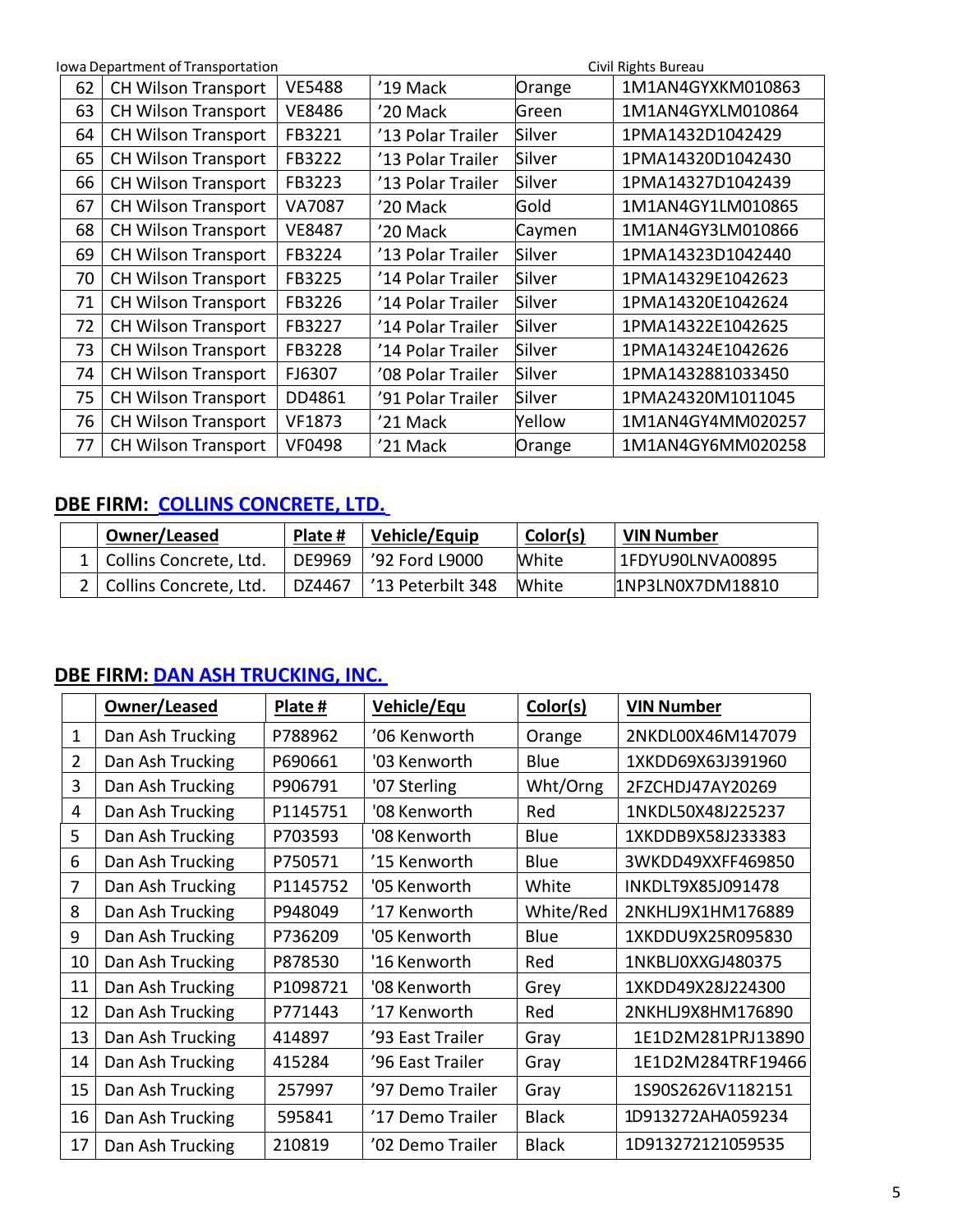| Iowa Department of Transportation |                  |          |                    |              | Civil Rights Bureau |
|-----------------------------------|------------------|----------|--------------------|--------------|---------------------|
| 18                                | Dan Ash Trucking | 228964   | '03 Demo Trailer   | <b>Black</b> | 6751390             |
| 19                                | Dan Ash Trucking | 262277   | '04 Demo Trailer   | <b>Black</b> | 1H4D02327HK021503   |
| 20                                | Dan Ash Trucking | 262295   | '04 Demo Trailer   | <b>Black</b> | A2223792            |
| 21                                | Dan Ash Trucking | 127622   | '98 RR Trailer     | White        | 4ZYLB4225W1000199   |
| 22                                | Dan Ash Trucking | 494074   | '03 Etnyre Trailer | White        | 1E9V114603E111078   |
| 23                                | Dan Ash Trucking | 544365   | '15 Trail King     | Gray         | 1TKN04126FW027036   |
| 24                                | Dan Ash Trucking | 545865   | '16 Trail King     | Gray         | 1TKL041Z1GW068117   |
| 25                                | Dan Ash Trucking | 589659   | '16 Trail King     | Gray         | 1TKL04123GW041307   |
| 26                                | Dan Ash Trucking | 578683   | '04 Etnyre Trailer | White        | 1E9V122794E111213   |
| 27                                | Dan Ash Trucking | 591589   | '18 Sidedumper     | Side Dump    | 1D9FS402XJC688003   |
| 28                                | Dan Ash Trucking | 591591   | '18 Sidedumper     | Side Dump    | 1D9FS4020JC688009   |
| 29                                | Dan Ash Trucking | P1022157 | '20 Kenworth       | White        | 2NKHLJ9X4LM379865   |
| 30                                | Dan Ash Trucking | P795627  | '07 Kenworth       | Grey/Brow    | SNKDLT9X97M162568   |

# <span id="page-5-0"></span>**DBE FIRM: DELONG [CONSTRUCTION,](https://secure.iowadot.gov/DBE/Directory/Details/150?currentFilter=DeLong%20Construction%2C%20Inc.&currentType=firmName) INC.**

|                | Owner/Leased               | Plate #       | <b>Vehicle/Equip</b> | Color(s)     | <b>VIN Number</b> |
|----------------|----------------------------|---------------|----------------------|--------------|-------------------|
| $\mathbf{1}$   | <b>DeLong Construction</b> | GF0999        | '07 SideDump         | White        | 1YPFS40237P002292 |
| $\overline{2}$ | <b>DeLong Construction</b> | DU3911        | '07 SideDump         | White        | 1YPFS40247P002236 |
| 3              | <b>DeLong Construction</b> | BJ5649        | '14 Mack             | White        | 1M1AX07Y6EM019180 |
| 4              | <b>DeLong Construction</b> | BJ5650        | '14 Mack             | White        | 1M1AX07Y8EM019181 |
| 5              | <b>DeLong Construction</b> | <b>BJ5648</b> | '14 Mack             | White        | 1M1AX07YXEM019182 |
| 6              | <b>DeLong Construction</b> | <b>DK9900</b> | '16 SideDump         | Gray         | 1D9FS4020GC688052 |
| $\overline{7}$ | <b>DeLong Construction</b> | <b>DK9899</b> | '16 SideDump         | Gray         | 1D9FS4022GC688053 |
| 8              | <b>DeLong Construction</b> | <b>DK9898</b> | '16 SideDump         | Gray         | 1D9FS4021GC688061 |
| 9              | <b>DeLong Construction</b> | HG2657        | '16 Mack             | White        | 1M1AX07Y5GM029895 |
| 10             | <b>DeLong Construction</b> | HG2656        | '16 Mack             | White        | 1M1AX07Y7GM029896 |
| 11             | <b>DeLong Construction</b> | HG2655        | '16 Mack             | White        | 1M1AX07Y9GM029897 |
| 12             | <b>DeLong Construction</b> | <b>HN5086</b> | '18 SideDump         | Gray         | ID9FS4022JC688013 |
| 13             | <b>DeLong Construction</b> | <b>IGJ632</b> | '18 MackDump         | White        | IM2AX04CSJM039253 |
| 14             | <b>DeLong Construction</b> | <b>KXY070</b> | '18 MackDump         | White        | IM2AX04C5JM039256 |
| 15             | <b>DeLong Construction</b> | <b>IGJ635</b> | '18 MackDump         | White        | IM2AX04ClJM039254 |
| 16             | <b>DeLong Construction</b> | <b>IGJ636</b> | '18 MackDump         | White        | IM2AX04C3JM039255 |
| 17             | <b>DeLong Construction</b> | GJ3230        | '19 Sideump'R        | Gray         | 1D9FS4029KC688043 |
| 18             | Leased                     | GJ3233        | '19 Mack Tractor     | White        | 1M1GR4GY2KM008121 |
| 19             | Leased                     | GJ3232        | '19 Mack Tractor     | White        | 1M1GR4GYXKM008125 |
| 20             | <b>DeLong Construction</b> | GZ5482        | '15 Side Dump        | Gray         | 1D9FS4025FC688076 |
| 21             | <b>DeLong Construction</b> | HW7179        | '22 Sidumpr Trailer  | <b>Black</b> | 1D9FS4028NC688040 |
| 22             | <b>DeLong Construction</b> | HW7180        | '22 Sidumpr Trailer  | <b>Black</b> | 1D9FS402XNC688041 |
| 23             | <b>DeLong Construction</b> | HW7166        | '22 Mack Tractor     | White        | 1M1GR4GYXNM025821 |
| 24             | <b>DeLong Construction</b> | HZ9802        | '22 Mack Tractor     | White        | 1M1GR4GY1NM025822 |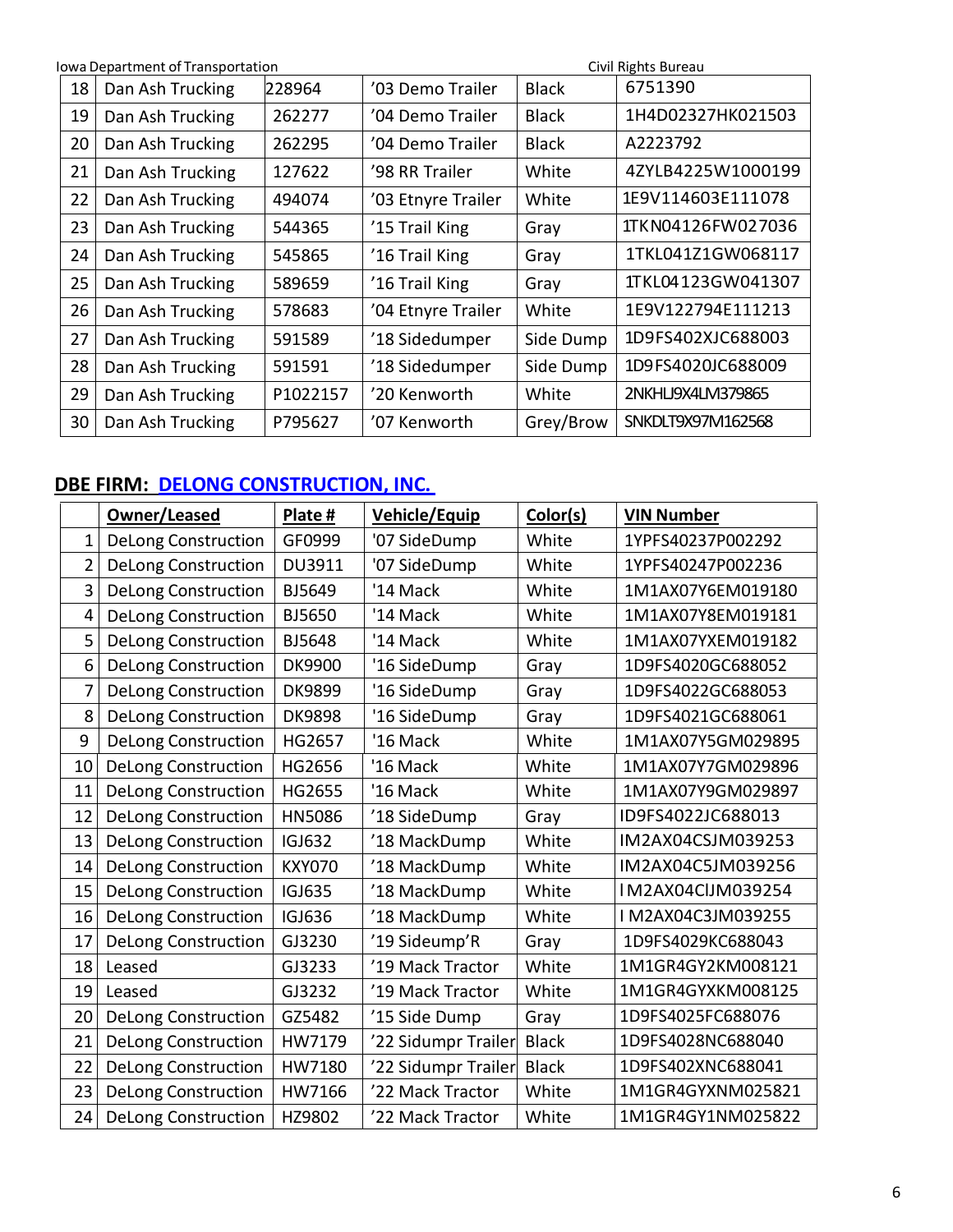## <span id="page-6-0"></span>**DBE FIRM: DONOVAN [ENTERPRISES,](#page-7-0) INC.**

|                | Owner/Leased              | Plate #        | <b>Vehicle/Equ</b> | Color(s)     | <b>VIN Number</b> |
|----------------|---------------------------|----------------|--------------------|--------------|-------------------|
| $\mathbf 1$    | Donovan Enterprises, Inc. | PAR2729        | '00 Mack 6X613     | Red          | 1M1AE06Y6YW005649 |
| $\overline{2}$ | Donovan Enterprises, Inc. | <b>PAN8664</b> | '13 Mack CHU613    | Red          | 1M1AN07Y5DM012919 |
| 3              | Donovan Enterprises, Inc. | PAD6215        | '13 Mack CHU613    | Maroon       | 1M1AN07Y4DM014158 |
| 4              | Donovan Enterprises, Inc. | <b>PAN8665</b> | '14 Mack CHU613    | Red          | 1M1AN07Y6EM017743 |
| 5              | Donovan Enterprises, Inc. | <b>PAN8666</b> | '14 Mack CHU613    | Red          | 1M1ANO7Y8EM017744 |
| 6              | Donovan Enterprises, Inc. | 1177-STA       | '06 Load King      | Yellow       | 5LKD4033X61025887 |
| 7              | Donovan Enterprises, Inc. | 98834-ST       | '06 Load King      | Yellow       | 5LKD4033X61026010 |
| 8              | Donovan Enterprises, Inc. | 1735-STB       | '06 Load King      | Yellow       | 5LKO4033X61026117 |
| 9              | Donovan Enterprises, Inc. | ST-28401       | '98 Load King      | Yellow       | 1B4B38332W4121955 |
| 10             | Donovan Enterprises, Inc. | ST-28395       | '98 Load King      | Yellow       | 1B4B3833XW4121962 |
| 11             | Donovan Enterprises, Inc. | 6942-ST6       | '11 Load King      | Yellow       | 5LKD40339B1028017 |
| 12             | Donovan Enterprises, Inc. | 6941-ST6       | '11 Load King      | Yellow       | 5LKD40330B1028018 |
| 13             | Donovan Enterprises, Inc. | 6943-ST6       | '11 Load King      | Yellow       | 5LKD40332B1028019 |
| 14             | Donovan Enterprises, Inc. | <b>PAN8660</b> | '94 Freightliner   | Purple       | 1FUYDOYB8RP585525 |
| 15             | Donovan Enterprises, Inc. | <b>TBD</b>     | '20 Smithco SX3    | <b>Black</b> | 1S9SS4233LL476626 |
| 16             | Donovan Enterprises, Inc. | ST-79995       | '04 Sidump'R       | Yellow       | 1YPFS42324P001264 |
| 17             | Donovan Enterprises, Inc. | <b>TBD</b>     | '20 Smithco SX3    | <b>Black</b> | 1S9SS4238LL476539 |
| 18             | Donovan Enterprises, Inc. | 4786-STE       | '09 Smith Co S3    | Yellow       | 159SS40309L476966 |
| 19             | Donovan Enterprises, Inc. | 4787-STE       | '09 Smith Co S3    | Yellow       | 159SS40329L476967 |
| 20             | Donovan Enterprises, Inc. | YAG9166        | '00 Ford F550      | Red          | 1FDAF56F2YEC65850 |
| 21             | Donovan Enterprises, Inc. | ST-23113       | '97 Load King      | Yellow       | 1B4B38330V4121239 |
| 22             | Donovan Enterprises, Inc. | ST-23114       | '97 Load King      | Yellow       | 1B4B38337V4121240 |
| 23             | Donovan Enterprises, Inc. | ST-23117       | '97 Load King      | Yellow       | 1B4B38332V4121243 |
| 24             | Donovan Enterprises, Inc. | ST-23141       | '97 Load King      | Yellow       | 1B4B38336V4121245 |
| 25             | Donovan Enterprises, Inc. | ST-23112       | '97 Load King      | Yellow       | 1B4B38339V4121238 |
| 26             | Donovan Enterprises, Inc. | ST-28402       | '98 Load King      | Yellow       | 1B4B38339W4121953 |
| 27             | Donovan Enterprises, Inc. | ST-28403       | '98 Load King      | Yellow       | 1B4B38337W4121952 |
| 28             | Donovan Enterprises, Inc. | ST-42733       | '00 Load King      | Yellow       | 5LKD40332Y5023243 |
| 29             | Donovan Enterprises, Inc. | 1713-STH       | '11 Load King      | Yellow       | 5LKD40337B1028016 |
| 30             | Donovan Enterprises, Inc. | 6902-STJ       | '11 Load King      | Yellow       | 5LKD40232B1028166 |
| 31             | Donovan Enterprises, Inc. | 6901-STJ       | '11 Load King      | Yellow       | 5LKD40232B1028167 |
| 32             | Donovan Enterprises, Inc. | 3453-STK       | '12 Load King      | Yellow       | 5LKD40256C1028285 |
| 33             | Donovan Enterprises, Inc. | 3454-STK       | '12 Load King      | Yellow       | 5LKD40258C1028286 |
| 34             | Donovan Enterprises, Inc. | 9698-STL       | '14 Load King      | Yellow       | 5LKD40355E1028943 |
| 35             | Donovan Enterprises, Inc. | ST-73338       | '03 Sidump'R       | Yellow       | 1YPFS42312P001141 |
| 36             | Donovan Enterprises, Inc. | 6886-STE       | '11 Smith Co SX3   | Yellow       | 1S9SS4031BL476996 |
| 37             | Donovan Enterprises, Inc. | 6878-STH       | '11 Smith Co SX3   | Yellow       | 1S9SS4033BL476997 |
| 38             | Donovan Enterprises, Inc. | 3490-STK       | '12 Smith Co SX3   | Yellow       | 1S9SS4032CL476345 |
| 39             | Donovan Enterprises, Inc. | 0230-STN       | '14 Smith Co SX3   | Yellow       | 1S9SS403XEL476547 |
| 40             | Donovan Enterprises, Inc. | PAP6610        | '98 Peterbilt      | Red          | 1XP5DU9X9WN467641 |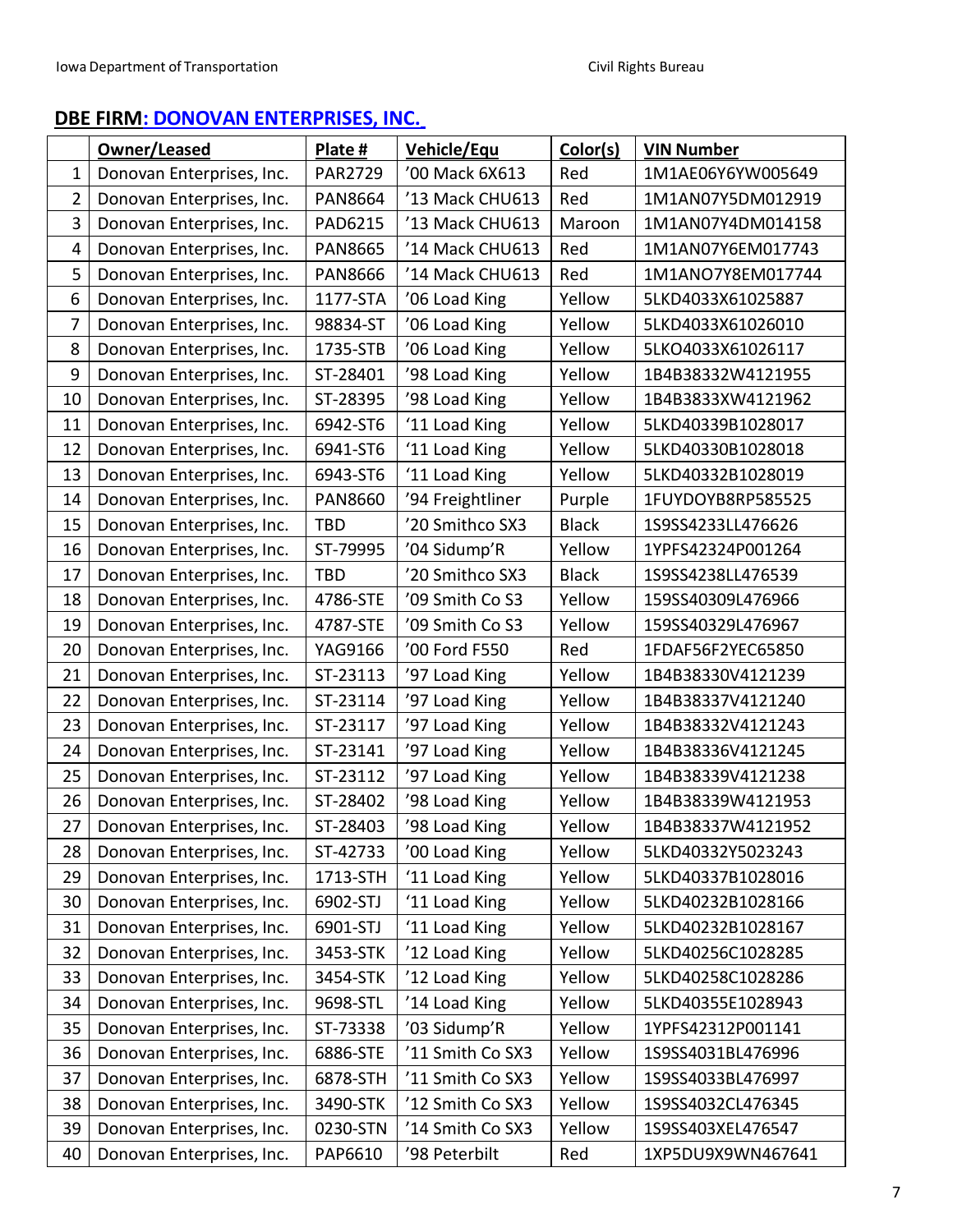Iowa Department of Transportation Civil Rights Bureau

 $\blacksquare$ 

<span id="page-7-0"></span>

| <u>IUWA DEDAI (ITIEHTU TITAHSDUI tATIUH</u> |         |                    |              | CIVII INGHIIS DUI CAU |
|---------------------------------------------|---------|--------------------|--------------|-----------------------|
| 41   Donovan Enterprises, Inc.              | TBD     | '20 Smithco SX3    | <b>Black</b> | 1S9SS4233LL476707     |
| Donovan Enterprises, Inc.                   | TBD     | '20 Smithco SX3    | <b>Black</b> | 1S9SS4233LL476710     |
| Leased                                      | PAP1946 | 1'03 International | White        | 3HSCNARS13N060288     |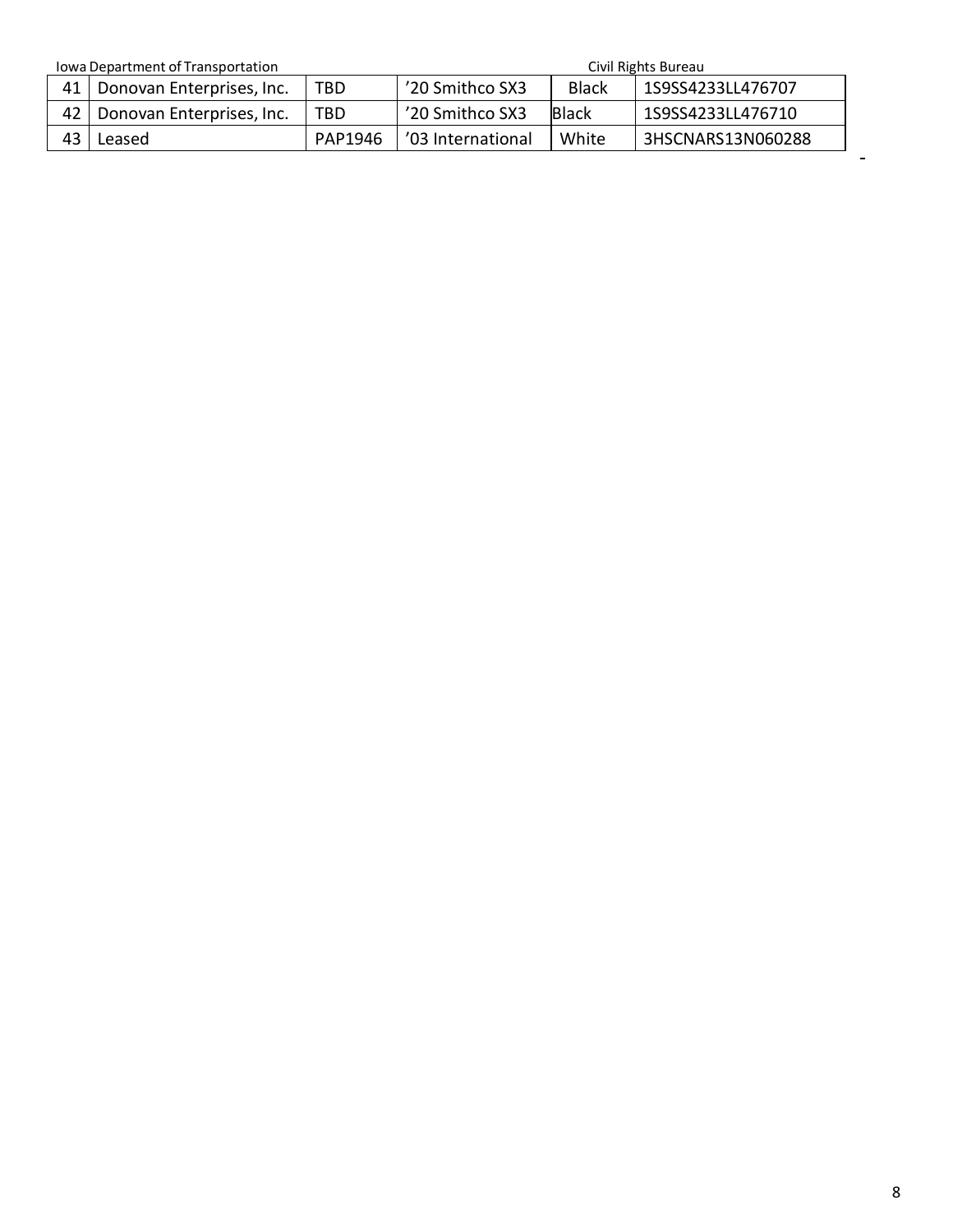|   | Owner/Leased             | Plate #        | Vehicle/Equip        | Color(s)     | <b>VIN Number</b>  |
|---|--------------------------|----------------|----------------------|--------------|--------------------|
| 1 | Icon Constructors        | <b>YBP0805</b> | '97 Freightliner     | <b>Black</b> | 1FVXFXY81VP794599  |
| 2 | Icon Constructors        | <b>YTD5275</b> | '99 Peterbilt        | Blue         | 1XPCDR9X8XD471093  |
| 3 | Icon Constructors        | <b>YTD5274</b> | '03 Freightliner     | White        | 1FUJBBCG23LK45722  |
| 4 | Icon Constructors        | PAS0469        | '21 Kenworth T880    | White        | 1XKZD40X7MJ427499  |
| 5 | Icon Constructors        | <b>PAV2472</b> | '16 Kenworth         | White        | 1XKKDD40XXGJ103798 |
| 6 | <b>Icon Constructors</b> | WBZ9012        | '21 Freightliner     | White        | 1FV5G3DV5MHMR0376  |
| 7 | Icon Constructors        | 2918STY        | '22 Prestige Trailer | <b>Black</b> | 2T95D5329NE206018  |
| 8 | Icon Constructors        | 2947STR        | '02 Smith Dump       | White        | 1595540ZX2L476101  |
| 9 | Icon Constructors        | 240STY         | '22 Alpha Trailer    | <b>Black</b> | 129A3EV39N1607068  |

## **DBE FIRM: ICON CONSTRUCTORS, LLC**

#### <span id="page-8-0"></span>**DBE FIRM: J. D. [DONOVAN,](https://secure.iowadot.gov/DBE/Directory/Details/136?currentFilter=J.%20D.%20Donovan%2C%20Inc.&currentType=firmName) INC.**

|                         | Owner/Leased       | Plate #        | <b>Vehicle/Equipment</b> | Color(s)     | <b>VIN Number</b> |
|-------------------------|--------------------|----------------|--------------------------|--------------|-------------------|
| $\mathbf{1}$            | J.D. Donovan, Inc. | <b>PAJ7478</b> | 2008 Mack Tractor        | Red          | 1M1AN07Y68N003050 |
| $\overline{2}$          | J.D. Donovan, Inc. | <b>PAM5751</b> | 2013 Volvo Tractor       | <b>Black</b> | 4V4NC9EH8DN140066 |
| 3                       | J.D. Donovan, Inc. | <b>PAN2124</b> | 2007 Volvo Tractor       | <b>Black</b> | 4V4MC9GH27N447889 |
| $\overline{\mathbf{r}}$ | J.D. Donovan, Inc. | <b>PAN2466</b> | 2007 Volvo Tractor       | <b>Black</b> | 4V4MC9GH17N447897 |
| 5                       | J.D. Donovan, Inc. | PAE2634        | 2007 Volvo Tractor       | <b>Black</b> | 4V4MC9GH67N447880 |
| 6                       | J.D. Donovan, Inc. | <b>PAN9186</b> | 2016 Volvo Tractor       | <b>Black</b> | 4V4MC9EH9GN931612 |
| $\overline{7}$          | J.D. Donovan, Inc. | <b>PAN9187</b> | 2016 Volvo Tractor       | <b>Black</b> | 4V4MC9EH0GN931613 |
| 8                       | J.D. Donovan, Inc. | PAP7400        | 2017 Volvo Tractor       | <b>Black</b> | 4V4MC9EH4HN979228 |
| 9                       | J.D. Donovan, Inc. | PAT0031        | 2018 Peterbilt           | <b>Black</b> | 1XPBDP9X9JD498939 |
| 10                      | J.D. Donovan, Inc. | PAT1386        | 2018 Peterbilt           | <b>Black</b> | 1XPBDP9X5JD498940 |
| 11                      | J.D. Donovan, Inc. | 03475ST        | 1995 Beall Trailer       | Aluminum     | 1BN2M4229SN009233 |
| 12                      | J.D. Donovan, Inc. | 13836ST        | 1995 Fruehauf Trailer    | Aluminum     | 2R9S1A7C8SC010150 |
| 13                      | J.D. Donovan, Inc. | 13837ST        | 1995 Fruehauf Trailer    | Aluminum     | 2R9S1A7CXSC010151 |
| 14                      | J.D. Donovan, Inc. | 18839ST        | 1996 Fruehauf Trailer    | Aluminum     | 2R9S1A8CXTC010103 |
| 15                      | J.D. Donovan, Inc. | 31346ST        | 1998 Fruehauf Trailer    | Aluminum     | 4J8T04423WT019401 |
| 16                      | J.D. Donovan, Inc. | 31333ST        | 1998 Beall Trailer       | Aluminum     | 1BN2M4325WN009380 |
| 17                      | J.D. Donovan, Inc. | 57306ST        | 2002 Heil Trailer        | Aluminum     | 190LA452313F14393 |
| 18                      | J.D. Donovan, Inc. | ST-238621      | 1982 Penske Trailer      | Aluminum     | 1TB114228CM254097 |
| 19                      | J.D. Donovan, Inc. | 0247STA        | 2007 Polar Trailer       | Aluminum     | 1PMA1434371032366 |
| 20                      | J.D. Donovan, Inc. | 9682STL        | 2013 Polar Trailer       | Aluminum     | 1PMA14323D1042180 |
| 21                      | J.D. Donovan, Inc. | 9687STL        | 2013 Polar Trailer       | Aluminum     | 1PMA14325D1042181 |
| 22                      | J.D. Donovan, Inc. | 9705STL        | 2014 Polar Trailer       | Aluminum     | 1PMA14320E1042395 |
| 23                      | J.D. Donovan, Inc. | 0209STN        | 2014 Polar Trailer       | Aluminum     | 1PMA14329E1043688 |
| 24                      | J.D. Donovan, Inc. | 0210STN        | 2014 Polar Trailer       | Aluminum     | 1PMA14320E1043689 |
| 25                      | J.D. Donovan, Inc. | 2556STR        | 2016 Polar Trailer       | Aluminum     | 1PMA14329G1046819 |
| 26                      | J.D. Donovan, Inc. | 1386STS        | 2017 Polar Trailer       | Aluminum     | 1PMS14321H1048473 |
| 27                      | J.D. Donovan, Inc. | 4660STS        | 2013 Polar Trailer       | Aluminum     | 1PMA14324D1042060 |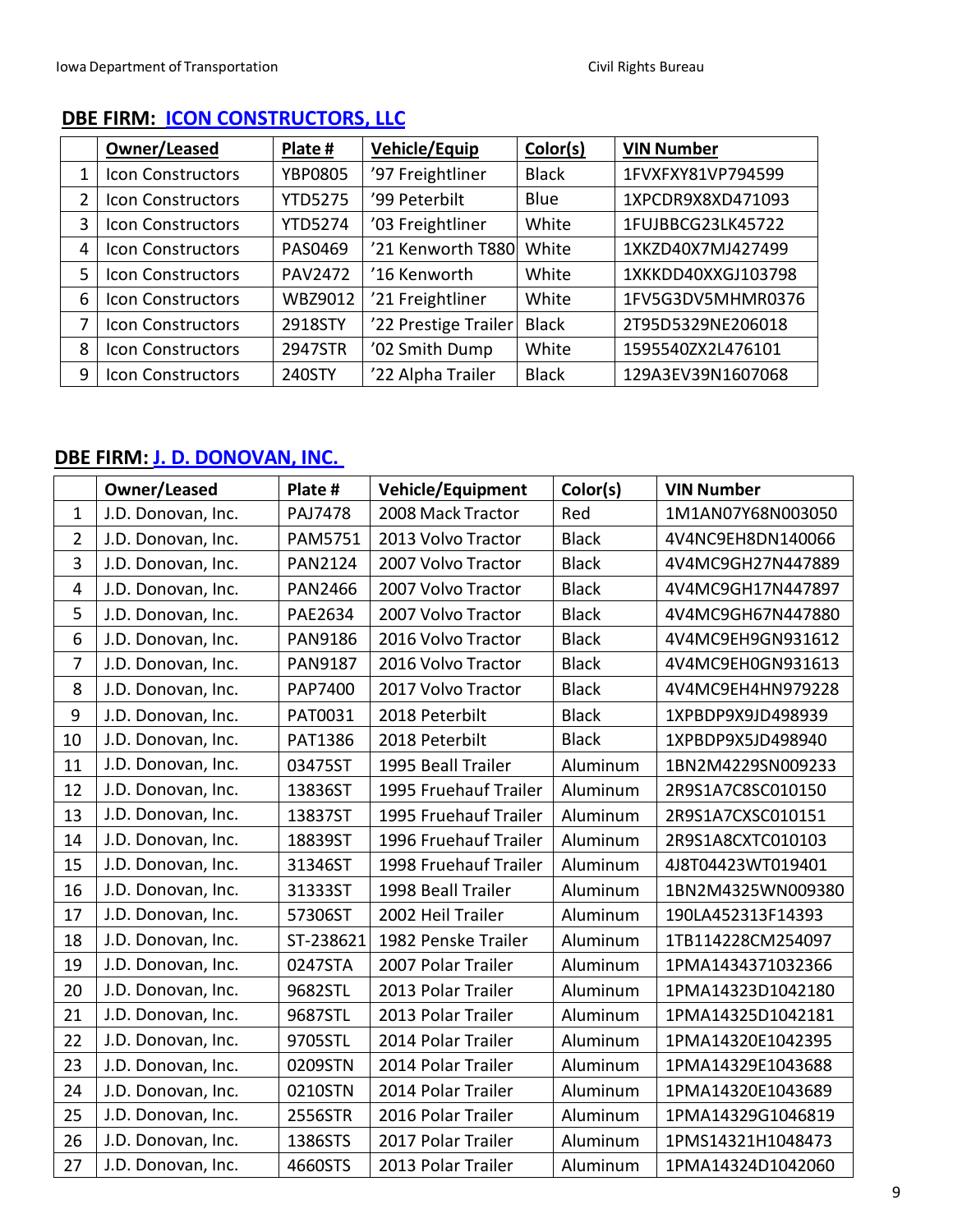|    | Iowa Department of Transportation |                | Civil Rights Bureau |          |                   |  |
|----|-----------------------------------|----------------|---------------------|----------|-------------------|--|
| 28 | J.D. Donovan, Inc.                | <b>PAL1989</b> | 1999 Peterbilt      | White    | 1XP5DB9X7N469541  |  |
| 29 | J.D. Donovan, Inc.                | ST-85048       | 2004 Polar Trailer  | Aluminum | 1PMA1432941027697 |  |
| 30 | J.D. Donovan, Inc.                | ST-99185       | 2005 Polar Trailer  | Aluminum | 1PMA1432351029138 |  |
| 31 | J.D. Donovan, Inc.                | STA-0098       | 2006 Polar Trailer  | Aluminum | 1PMA1432961029887 |  |
| 32 | J.D. Donovan, Inc.                | STA-0096       | 2006 Polar Trailer  | Aluminum | 1PMA1432261029889 |  |
| 33 | J.D. Donovan, Inc.                | STA-0097       | 2006 Polar Trailer  | Aluminum | 1PMA1432961029890 |  |
| 34 | J.D. Donovan, Inc.                | STA-0246       | 2007 Polar Trailer  | Aluminum | 1PMA1434171032365 |  |
| 35 | J.D. Donovan, Inc.                | 8859STW        | 2021 Polar Trailer  | Aluminum | 1PMKL4327M1110446 |  |
| 36 | J.D. Donovan, Inc.                | STA-0095       | 2006 Polar Trailer  | Aluminum | 1PMA1432061029888 |  |
| 37 | J.D. Donovan, Inc.                | 4866STY        | 2022 Polar Tailer   | Aluminum | 1PMKL4325N1114688 |  |

### <span id="page-9-0"></span>**DBE FIRM: MOBILE UTILITY SERVICES, LTD CO.**

| Owner/Leased                | Plate # | Vehicle/Equipment   Color(s)   VIN Number |     |                   |
|-----------------------------|---------|-------------------------------------------|-----|-------------------|
| Mobile Utility Services     | FJ3713  | '06 Ford F350 Utility   White             |     | 1FDWF37P66EA42290 |
| 2   Mobile Utility Services | HR4298  | '01 Barron Trailer                        | Red | USB608161M0091823 |

## <span id="page-9-1"></span>**DBE FIRM: PACO CONSTRUCTION, LLC**

|   | Owner/Leased             | Plate #       | <b>Vehicle/Equipment</b> | Color(s)     | <b>VIN Number</b> |
|---|--------------------------|---------------|--------------------------|--------------|-------------------|
| 1 | <b>Paco Construction</b> | <b>LHX843</b> | 20 Kenworth Dump         | White        | 1NKZXPTX0LJ417202 |
| 2 | Paco Construction        | <b>BYT248</b> | '01 Peterbilt            | White        | 2NPNLZ9X11M505527 |
| 3 | <b>Paco Construction</b> | CA5615        | '04 Sterling             | Blue         | 2FZ3AZCV94AM25551 |
| 4 | Paco Construction        | <b>CYY048</b> | '07 Sterling Lt 8500     | White        | 2FZHAWDJ37AY57307 |
| 5 | <b>Paco Construction</b> | <b>IUR764</b> | '03 Kenworth Dump        | Red          | 1NKWXU0X53J705609 |
| 6 | <b>Paco Construction</b> | CM2102        | '11 Coras Trailer        | <b>Black</b> | 4C9DU223BS071306  |
| 7 | <b>Paco Construction</b> | <b>BYH197</b> | '96 L8000 Dump           | <b>Black</b> | 1FDZU82E8TVA29106 |

#### **DBE FIRM: PHOENIX CORPORATION OF THE QUAD CITIES**

|                | Owner/Leased  | Plate #   | <b>Vehicle/Equipment</b> | Color(s)     | <b>VIN Number</b>  |
|----------------|---------------|-----------|--------------------------|--------------|--------------------|
| 1              | Phoenix Corp. | P398158   | '97 Peterbilt            | Blue         | 1XP5DB9X8VD419718  |
| $\overline{2}$ | Phoenix Corp. | P881806   | '16 Kenworth             | Green        | 1XKZP4TX1GJ493358  |
| 3              | Phoenix Corp. | P937153   | '03 Peterbilt            | Maroon       | 1XP5DB9X730593020  |
| 4              | Phoenix Corp. | P1080181  | '19 Peterbilt            | Red          | 1XPD49X9KD499515   |
| 5              | Phoenix Corp. | 519588    | '19 Coras Trailer        | Silver       | 4C9C5D827KS072227  |
| 6              | Phoenix Corp. | 591643    | '17 Sidump'R             | Gray         | 1D9FS4025HC6888064 |
| 7              | Phoenix Corp. | 591642    | '17 Sidump'R             | Gray         | 1D9FS4024HC6888069 |
| 8              | Phoenix Corp. | P980003   | '18 Kenworth             | Gray         | 1XKZP4TX7JJ206662  |
| 9              | Phoenix Corp. | 7427MK    | '98 Freightliner         | White        | 2FUW3MCA1W956249   |
| 10             | Phoenix Corp. | 217941ST  | '03 Etnyre Lowboy        | <b>Black</b> | 1E928206X3E111017  |
| 11             | Phoenix Corp. | 1775934ST | '16 Etnyre Lowboy        | <b>Black</b> | 1E9320811GE111237  |
| 12             | Phoenix Corp. | 346843ST  | '01 Alumatech Trlr.      | Silver       | 1E9EB3922IL185660  |
| 13             | Phoenix Corp. | 368256ST  | '03 Transcraft Trlr.     | Silver       | 1TTF4820432010151  |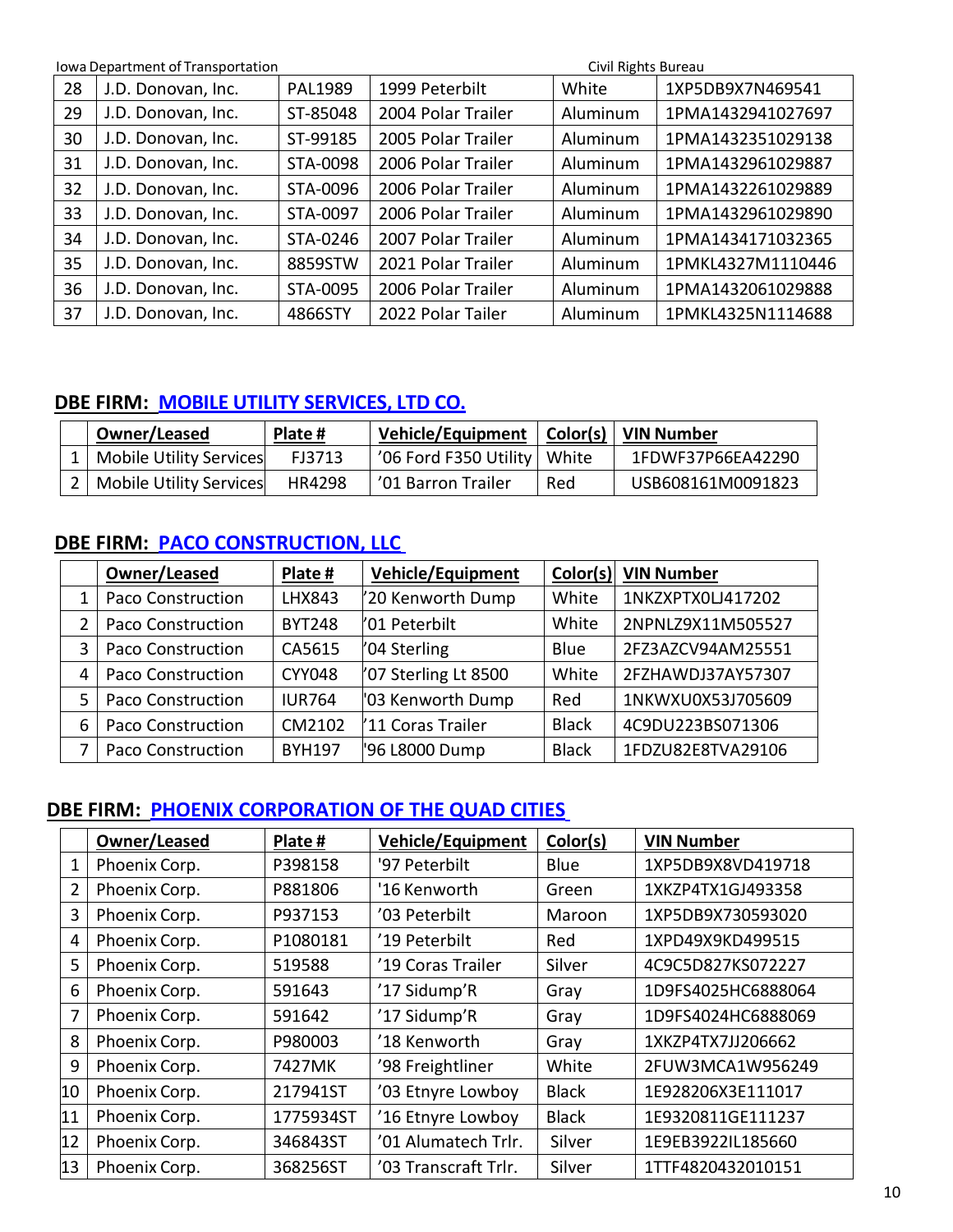**Iowa Department of Transportation** Civil Rights Bureau Civil Rights Bureau Civil Rights Bureau

| 14 | Phoenix Corp. | 414376ST | '99 Ravens Trlr.       | Silver       | 1R1F94829XK990687 |
|----|---------------|----------|------------------------|--------------|-------------------|
| 15 | Phoenix Corp. | 65310TG  | '09 PJ Flatbed Trlr.   | Silver       | 4P5FD262791130521 |
| 16 | Phoenix Corp. | 38742TE  | '11 Titan Flatbed      | <b>Black</b> | 4TGF18205B1058431 |
| 17 | Phoenix Corp. | 729522ST | '20 Trail King Trailer | <b>Black</b> | 1TKA05334LM113172 |
| 18 | Phoenix Corp. | P1096994 | '19 Peterbuilt Truck   | Grev         | 1NPCLK0X6KD265233 |
| 19 | Phoenix Corp. | 779501ST | '19 Coras Trailer      | Silver       | 4C9C5D825KS072226 |

#### **DBE FIRM: [ROCKETTE TRUCKING](https://secure.iowadot.gov/DBE/Directory/Details/23?currentFilter=Rockette%20Trucking%20%26%20Construction%20Ltd.&currentType=firmName) & CONSTRUCTION, LTD.**

|                | Owner/Leased             | Plate #       | <b>Vehicle/Equipment</b> | Color(s)     | <b>VIN Number</b> |
|----------------|--------------------------|---------------|--------------------------|--------------|-------------------|
| 1              | <b>Rockette Trucking</b> | <b>BCJ803</b> | '94 Ford Dump            | Wht/Grey     | 1FDZU90T7RVA51369 |
| $\overline{2}$ | <b>Rockette Trucking</b> | DS5515        | '99 BlkHwk Trl.          | <b>Black</b> | 1E9270186XE111304 |
| 3              | <b>Rockette Trucking</b> | AW0391        | '96 TrailKing Trlr       | White        | 1TKA04829TM065744 |
| 4              | Rockette Trucking        | AA1495        | '04 Mack-Semi            | Green        | 1M1AA18Y24N157295 |
| 5              | <b>Rockette Trucking</b> | 4296DD        | '10 Jet Side Dmp         | <b>Black</b> | 5JNSS4225AH000781 |
| 6              | <b>Rockette Trucking</b> | 6735EV        | '08 Mack Semi            | White        | 1M1AN07Y88N003132 |
| 7              | <b>Rockette Trucking</b> | 8230DI        | '99 Pup Trailer          | Red          | IA030084          |
| 8              | <b>Rockette Trucking</b> | 0932DO        | '95 Red Ryr Trlr         | White        | 1R9LB4226S1051072 |
| 9              | <b>Rockette Trucking</b> | <b>BCJ801</b> | '04 Sterling             | Red          | IA038989          |
| 10             | <b>Rockette Trucking</b> | AA1472        | '14 Jet Side Dmp         | <b>Black</b> | 5JNSS4536EH000234 |
| 11             | <b>Rockette Trucking</b> | AA1579        | '10 Western Star         | <b>Black</b> | 5KJNABDRXAPAP4497 |
| 12             | <b>Rockette Trucking</b> | <b>BK7205</b> | '11 Mack Semi            | White        | 1M1AN07Y7BM007931 |
| 13             | <b>Rockette Trucking</b> | <b>EHV612</b> | '17 Western Star         | Red          | 5KKHAVDV9HPJA1599 |
| 14             | <b>Rockette Trucking</b> | <b>FAU639</b> | '07 Sterling Dump        | White        | 2FZHAZCV97AX85678 |
| 15             | <b>Rockette Trucking</b> | HX3292        | '04 Pup Trailer          | Gray         | IA035517          |
| 16             | <b>Rockette Trucking</b> | <b>KVC713</b> | '22 Western Star         | Red          | 5KKSAVDV9NPNG8443 |

#### <span id="page-10-1"></span>**DBE FIRM: ROYAL CRANE SERVICE, INC.**

|   | Owner/Leased               | Plate # | <b>Vehicle/Equip</b> | Color(s)     | <b>VIN Number</b> |
|---|----------------------------|---------|----------------------|--------------|-------------------|
|   | <b>Royal Crane Service</b> | 553676  | '93 Fontaine Trlr    | <b>Black</b> | 13N248302P1556589 |
|   | <b>Royal Crane Service</b> | 45619Z  | '00 Freightliner     | White        | 1FUYTEDB5YHB92656 |
|   | <b>Royal Crane Service</b> | 84582TE | '07 Redi Haul Trlr   | Yellow       | 47SS162T571023328 |
| 4 | <b>Royal Crane Service</b> | 476095  | '88 Wilson Trlr      | <b>Black</b> | 1W1ZHD3E8J3304052 |
| 5 | <b>Royal Crane Service</b> | 24250Z  | '92 Kenworth         | <b>Black</b> | 2XKADE9X5NM572833 |

#### <span id="page-10-2"></span>**DBE FIRM: SPL TRUCKING 26, LLC**

<span id="page-10-0"></span>

| Owner/Leased                   | Plate # | Vehicle/Equipment   Color(s)   VIN Number |              |                   |
|--------------------------------|---------|-------------------------------------------|--------------|-------------------|
| 1   SPL Trucking 26, LLC       | 218552  | <sup>'</sup> 14 Freightliner              | White        | 3AKJGED58ESFK3453 |
| $\vert$ 2 SPL Trucking 26, LLC | 277488  | '20 Brazos Trailer                        | <b>Black</b> | 4B9BKDL25LH054087 |